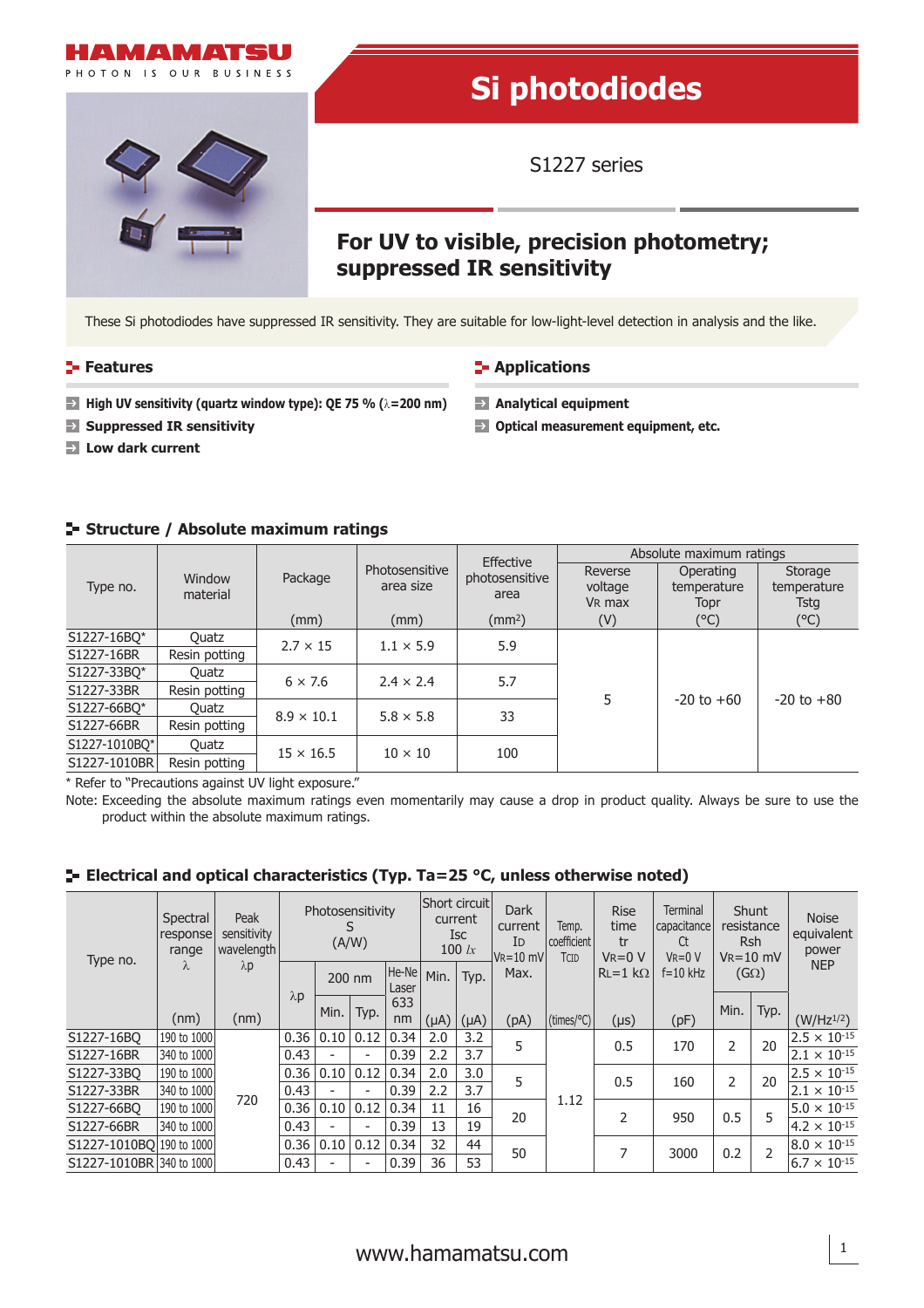#### **Spectral response**



#### **Photosensitivity temperature characteristics**



#### **P** Dark current vs. reverse voltage



KSPDB0096EB

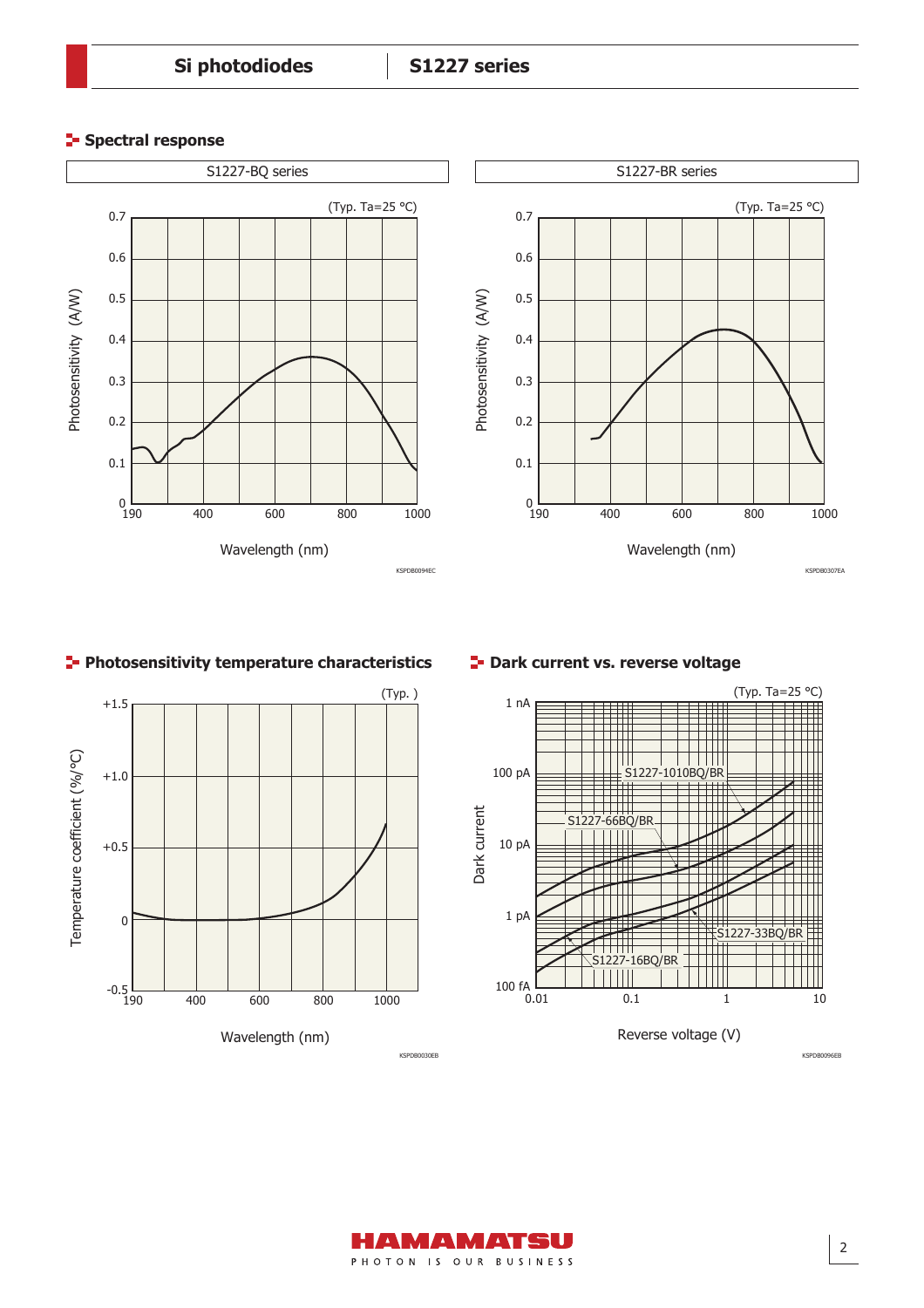



HAMAMATSU PHOTON IS OUR BUSINESS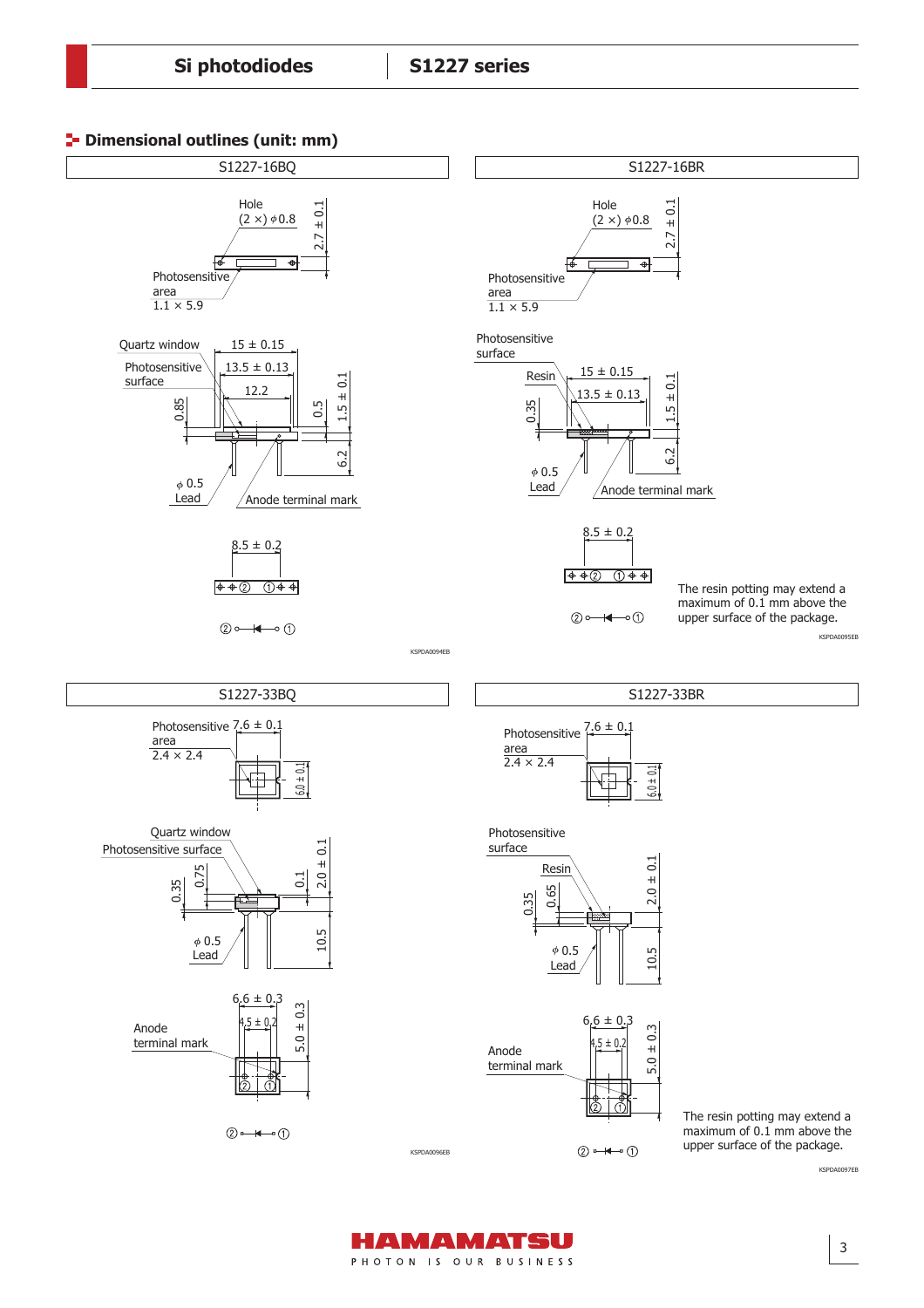

upper surface of the package.

KSPDA0101EB

KSPDA0100EB